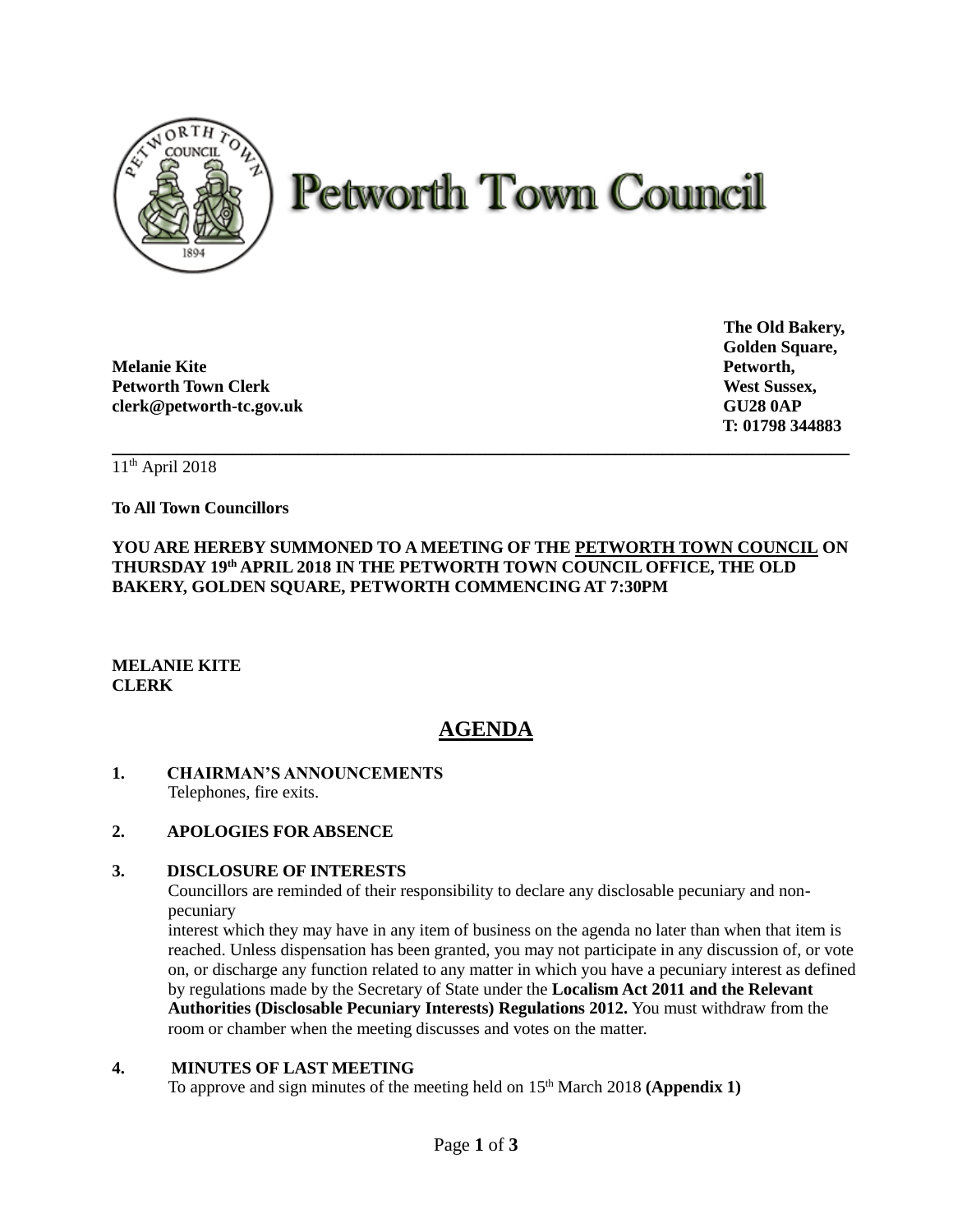# **5. MATTERS ARISING**

To consider matters arising from the meeting not already on this agenda

# **6. PUBLIC PARTICIPATION SESSION**

Adjournment of the meeting for public questions.

#### Public Questions.

Members of the public may ask the Chairman for permission to address Council with respect to:

#### (a) items not on the agenda.

## **Please be advised that a request should be submitted no less than 48 hours prior to the meeting.**

(b) about business on the agenda at the discretion of the Chairman.

Meeting re-convened

## **7. REPORT FROM DISTRICT AND COUNTY COUNCILLORS**

To receive reports from West Sussex County Councillor, Cllr Janet Duncton and District Councillor, Cllr Eileen Lintill.

# **8. TO RECEIVE REPORTS FROM THE COMMITTEES**

**(a) Finance and General Purposes Committee**.

To adopt the Minutes of the meeting on 13th March 2018 **(Appendix 2)** To approve payments, signing of cheques and bank reconciliation

## **(b) Highways, Traffic and Planning Committee**

To accept the Minutes of the meeting  $7<sup>th</sup>$  March 2018 **(Appendix 3)** 

#### **9. TO RECEIVE UPDATES FROM WORKING PARTIES AND GROUPS a) Petworth Business Association**

To receive a report from Cllr Kemp

## **b) Neighbourhood Development Plan**

To receive an update from Cllr Kemp following the end of the consultation period for H8 site and the timeline up to the referendum.

## **c) Traffic Working Party**

To receive an update from Cllr Scallon.

## **d) Skate Park**

To receive a recommendation from the working party concerning the proposed future plans following the residents meeting.

## **10. TERMS of REFERENCE - FINANCE and GENERAL PURPOSES COMMITTEE (Appendix 4)**

Members to consider the Finance and General Purpose Committee to be a standing committee.

Recommendation: To approve the motion for the council to delegate statutory powers and functions and other legal responsibilities to it, allowing FGP committee to make its own decisions enabling a quicker response and without having to refer to council.